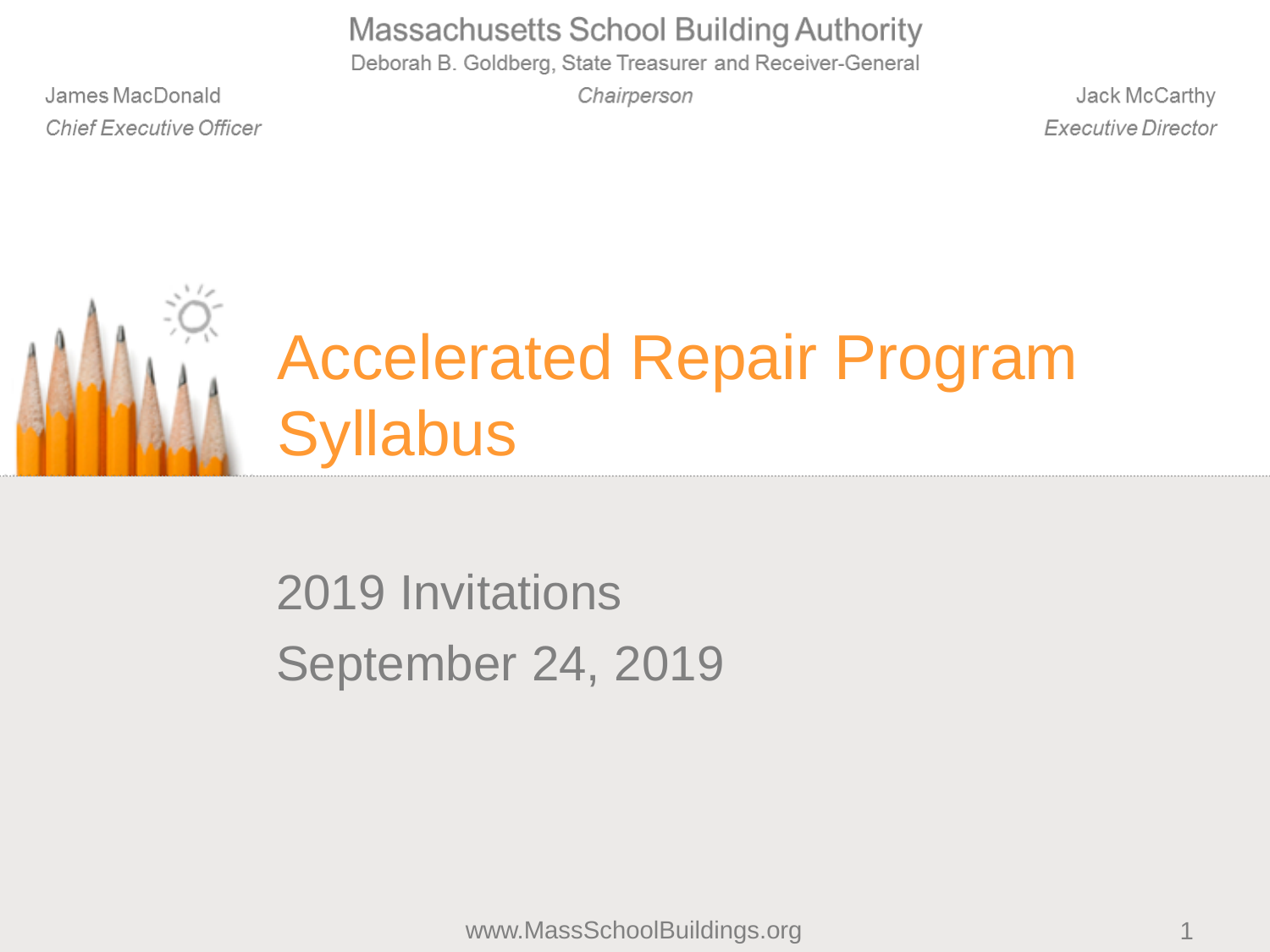

### Accelerated Repair Program

#### Table of Contents

- **Process Overview**
- II. Prerequisite Requirements
- III. Forming the Project Team
- IV. Schematic Design
- V. Commissioning
- VI. Funding the Project
- VII. Detailed Design
- VIII. Construction
- IX. Completing the Project

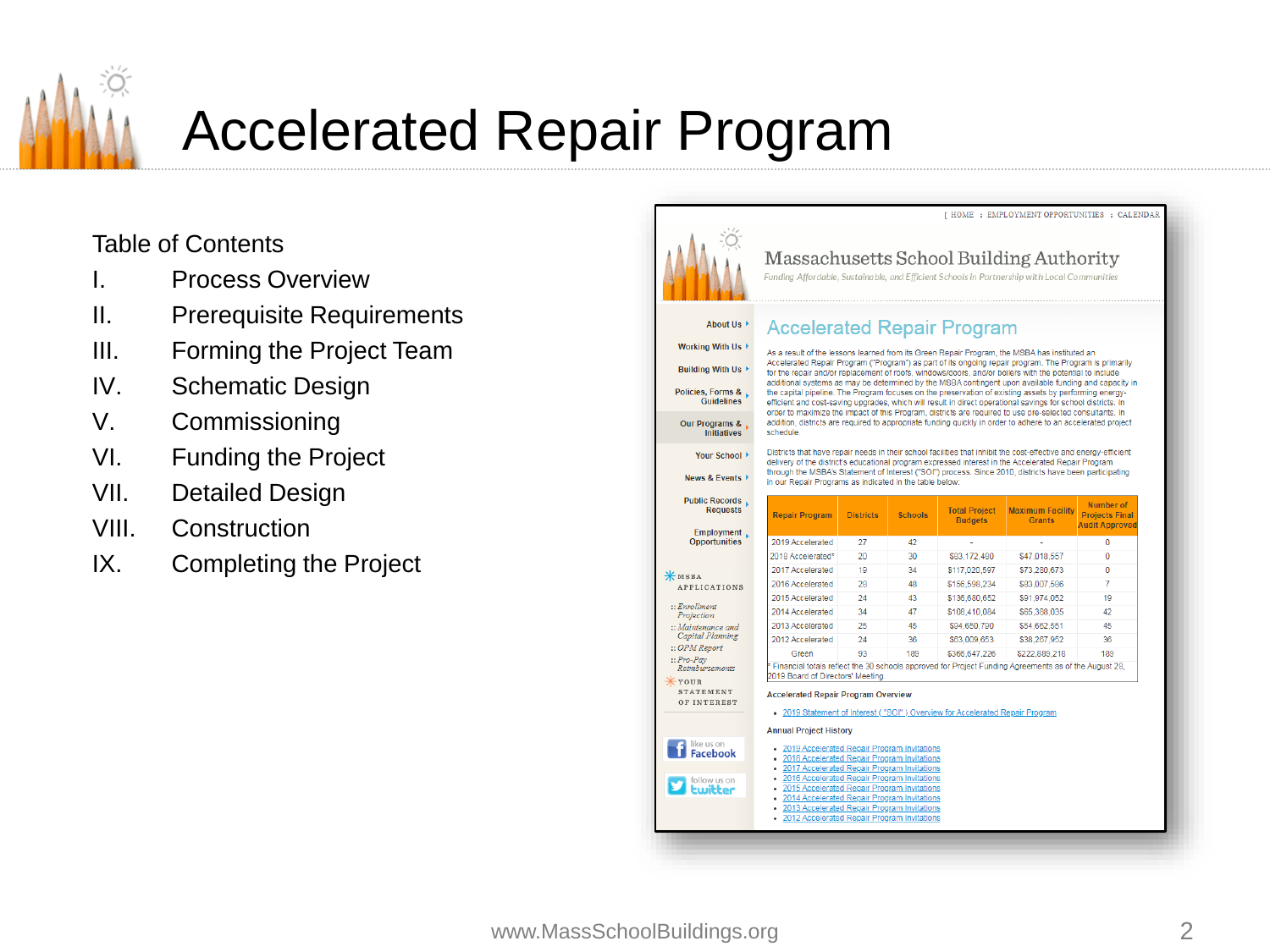

### I. Process Overview

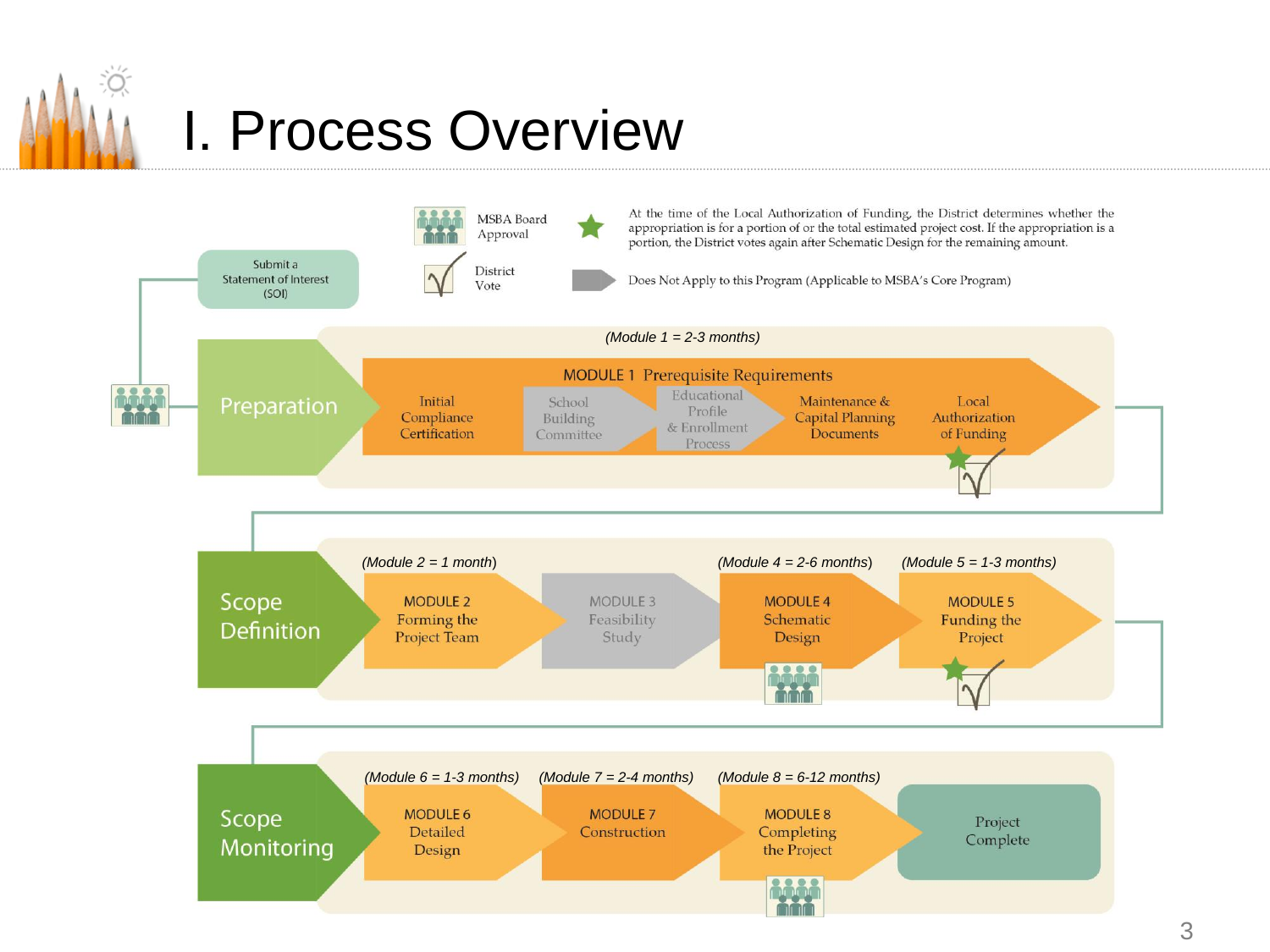# II. Prerequisite Requirements

Per the MSBA Board Action Letter sent to all 2019 districts invited to participate in the Accelerated Repair Program, the prerequisite deliverables have the following deadlines:

| <b>Deliverable</b>                                                                                                                                                                                                                                                                                                                                                                                                                                                | <b>June Invites</b>   |
|-------------------------------------------------------------------------------------------------------------------------------------------------------------------------------------------------------------------------------------------------------------------------------------------------------------------------------------------------------------------------------------------------------------------------------------------------------------------|-----------------------|
| Certified funding vote for Schematic Design<br>MSBA has issued Vote Bulletins to inform cities, towns, and regional school<br>$\bullet$<br>districts of the requirements for warrant articles, motions, orders, and votes<br>related to any potential projects that may be eligible for MSBA funding<br>("Schematic Design Vote Language" link on ARP webpage)<br>"Cost Data" link on ARP webpage provides previous project budgets for<br>$\bullet$<br>reference | August 26,<br>2019    |
| Certified funding vote submission<br>MSBA requires an original, certified copy of the vote/letter identifying the<br>$\bullet$<br>appropriated funds for the Schematic Design of Accelerated Repair project(s)                                                                                                                                                                                                                                                    | September 26,<br>2019 |
| Initial Compliance Certification ("ICC") submission<br>Includes Exhibit A - Accelerated Repair Program Terms and Conditions                                                                                                                                                                                                                                                                                                                                       | September 26,<br>2019 |
| Current routine and capital maintenance plan ("MCP") submission<br>Not required if submitted within previous 36 months (See Board Action Letter if<br>$\bullet$<br>required)<br>If required, MCP access form must be submitted first ("Guidelines & Forms")<br>$\bullet$                                                                                                                                                                                          | September 26,<br>2019 |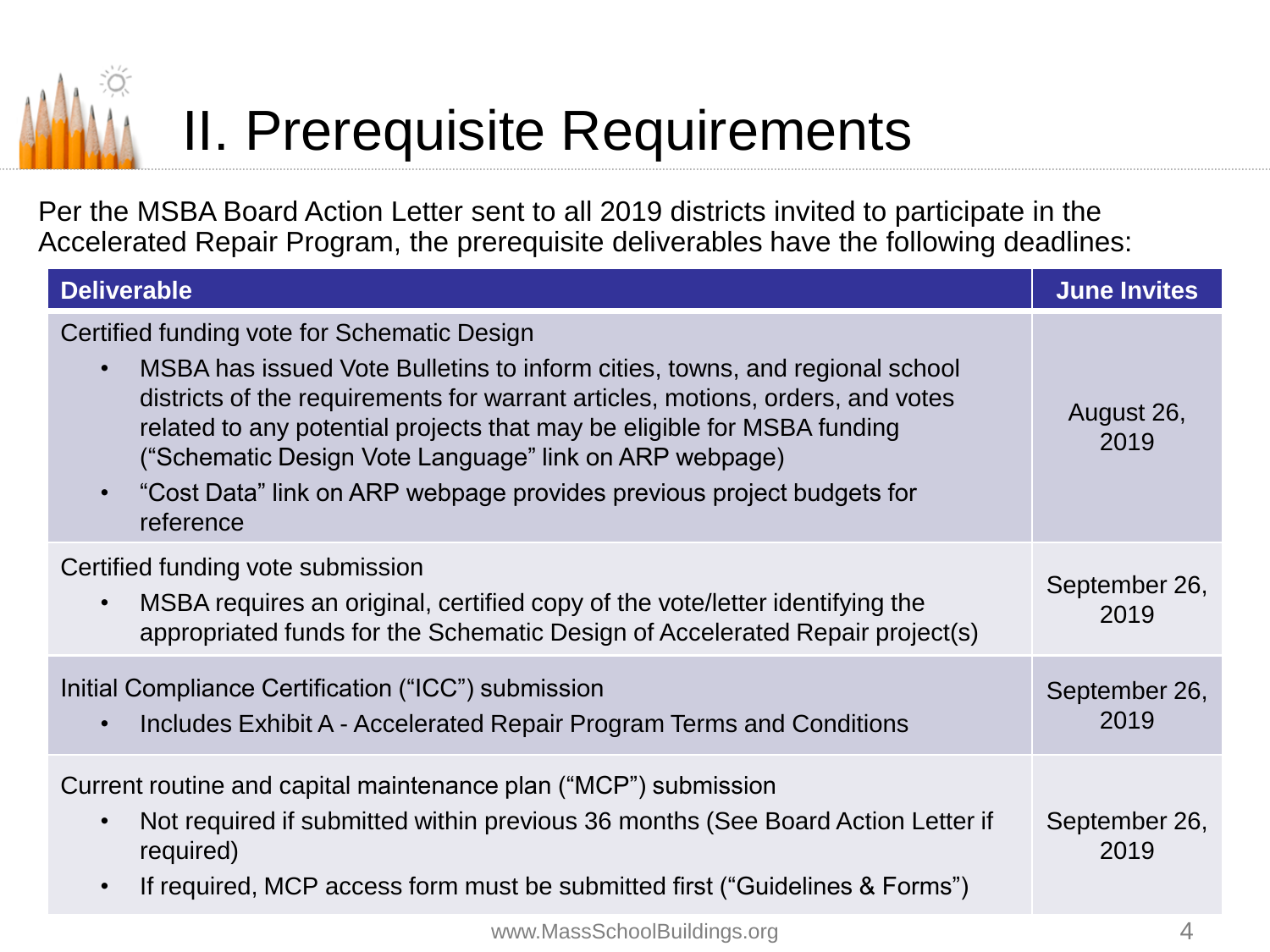# III. Forming the Project Team│Process

#### **Process described in Consultant Assignment Procedure (ARP webpage)**

- Districts receive notification of assignments after completion of prerequisite documents
	- Notification includes contact information for OPM and Designer
- **District is Owner to both OPM and Designer contracts and therefore must hold its consultants to the responsibilities of the contracts**
	- Contracts cannot be altered or added to in any way
- MSBA standard project management and design services contracts for ARP projects should be executed within four weeks of assignment notification
	- Both the OPM and Designer contracts for districts invited in 2019 can be found on the MSBA's Accelerated Repair Program webpage under the consultant assignment process
	- Consultant contracts should be submitted to the MSBA electronically upon execution and **should also include project team organizational charts**
	- OPM contract executed first to allow OPM to assist with Designer negotiation
		- OPM contract includes not-to-exceed fee for the Schematic Design phase depending on the number of schools and initial estimated Total Project Budget(s)
			- See Attachment A to the Contract for Project Management Services for more information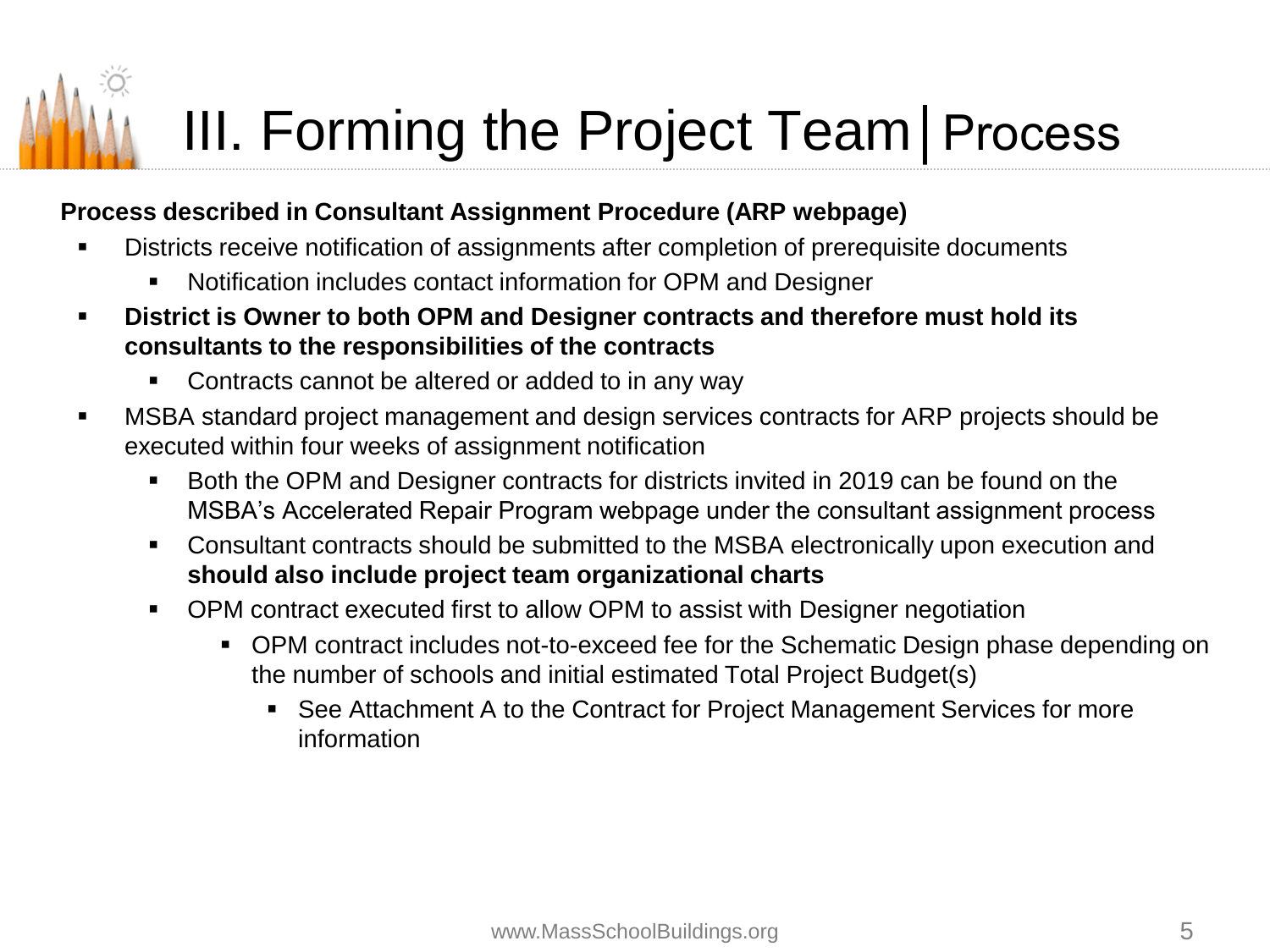# III. Forming the Project Team│Process

#### **Process described in Consultant Assignment Procedure (ARP webpage)**

- Initial Project Schedule (Gantt chart) will be provided to MSBA following execution of project management and design services contracts
	- **■** Initial Project Schedule will identify:
		- Board Meeting for approval of a Project Funding Agreement ("PFA")
		- Summer selected for construction (2020 or 2021)
- **EXT** If a consultant declines an assignment to a particular ARP district, fails to reach agreement with a district on an ARP project, or ceases to perform services for an ARP project for any reason, the district will be assigned a new consultant per the MSBA consultant assignment process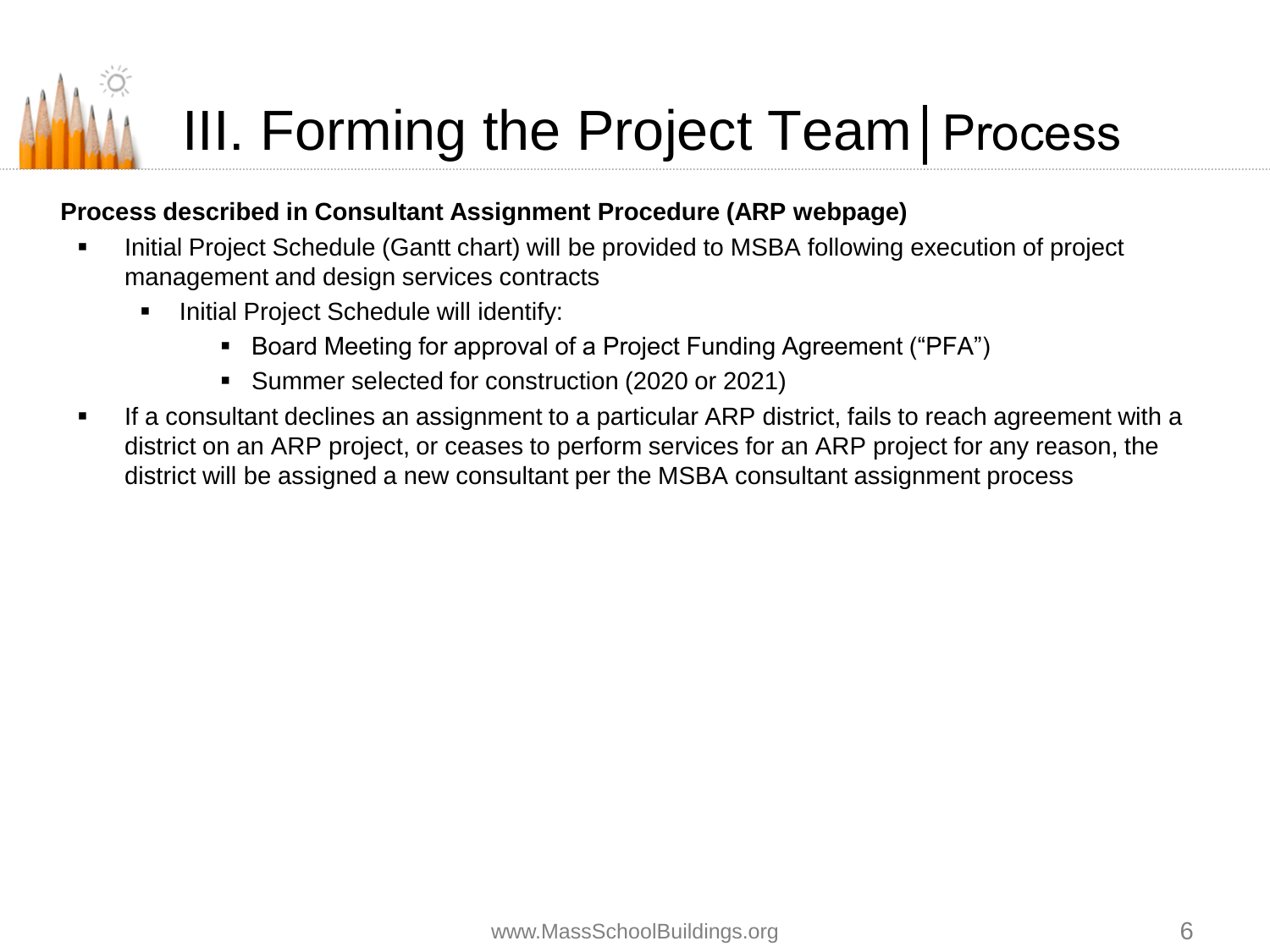# III. Forming the Project Team│OPM Report

#### **OPM Monthly Reporting described in OPM Contract ( Section 8.1.3)**

- OPM monthly reporting begins for the month when the OPM contract is executed and continues until the month in which the project receives Board of Directors' approval of the Final Audit
	- **EXEDENT PERST PERITHER 19 ISS THE PERITHM PREPORT PERITHM** FOR Districts must complete an OPM Report System Access Request Form with assistance from their OPMs (massschoolbuildings.org/guidelines/guides)
		- **OPM Report Access Request Form should be submitted to the MSBA with the OPM contract upon execution of the OPM contract**
	- Monthly reports are due through the MSBA online system on the 12th of each month
		- Monthly reports include the following attachments for submission:
			- Budget and Cost Report MSBA Format
			- Project Schedule (Gantt chart)
				- Project schedule must establish completion and submission of 60% and 100% Construction Documents to the MSBA as well as specific dates for bidding, notice to proceed, and substantial completion
			- Projected Cash Flow vs. Actual Cash Flow
	- Failure to submit timely and complete reports may impact review and payment of reimbursement requests
		- OPM monthly reports support the MSBA's review of submitted invoices by further describing project progress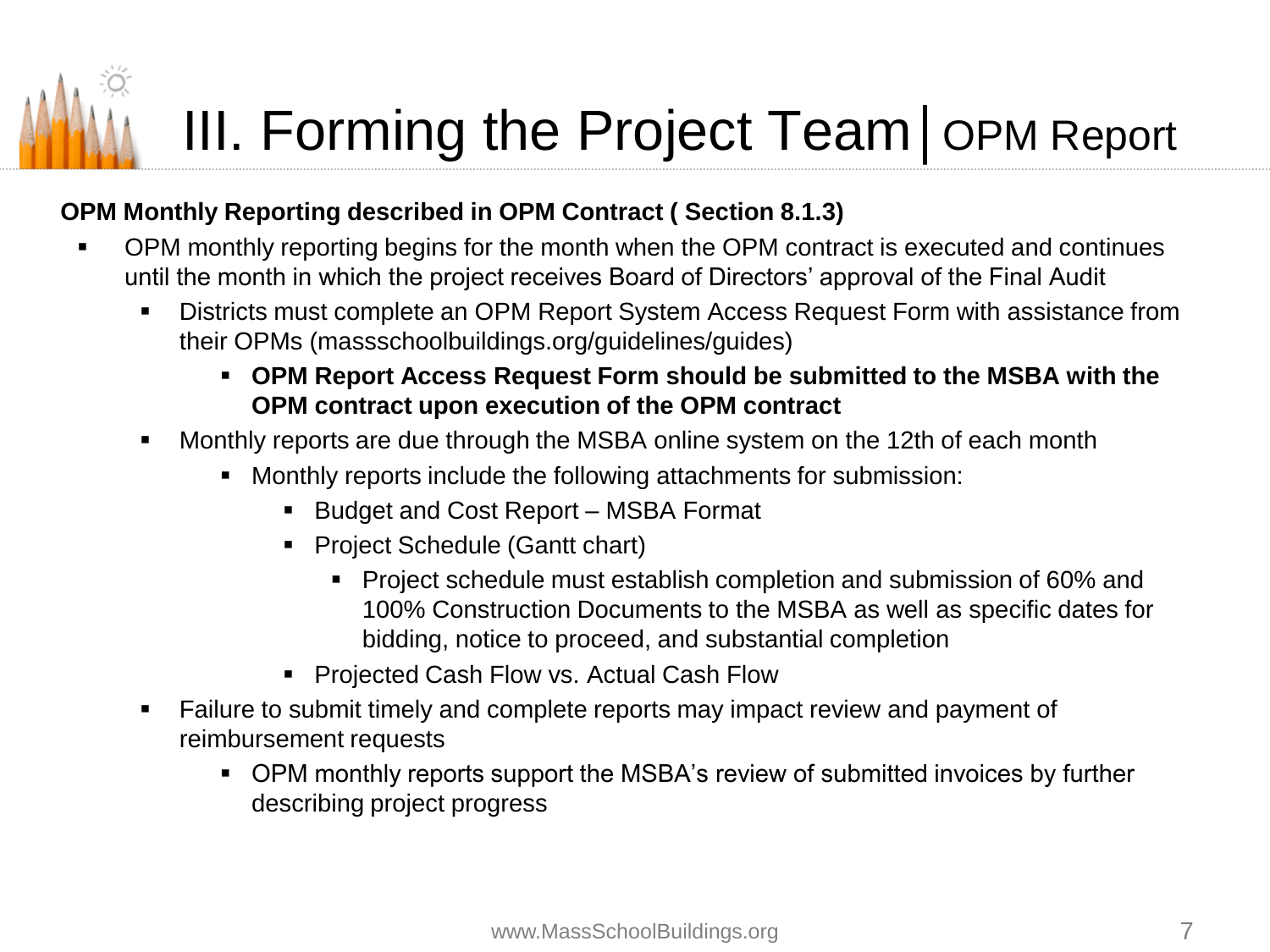

### IV. Schematic Design│Board Packages

| <b>Schematic Design Package</b><br><b>Submission Deadline (By 5:00 PM)</b> | <b>MSBA Board of Directors Meeting</b> |
|----------------------------------------------------------------------------|----------------------------------------|
| October 23, 2019                                                           | December 11, 2019                      |
| <b>January 2, 2020</b>                                                     | February 13, 2020                      |
| February 13, 2020                                                          | April 15, 2020                         |
| May 6, 2020                                                                | June 24, 2020                          |

- Districts must return to the Board of Directors for PFA approval within 10 months of invitation. An **additional 2 months can be granted with MSBA approval. If the District fails to fulfill its obligations within the timeline, the MSBA may, in its sole discretion, remove the District from the Program**
- Packages submitted after deadlines for consideration at the corresponding Board Meeting will not be processed by the MSBA
	- Late submittals will be scheduled for the following Board Meeting
- All items on the MSBA Schematic Design Checklist (ARP webpage) must be included as one submittal
	- Submittal includes hard copy (half size drawings) and electronic disc for all documents
	- District and OPM must certify that submittal is complete
- **Concerns or questions among district representatives, consultants, and sub-consultants about any part of the Schematic Design submittal should be reconciled prior to submitting the package to the MSBA**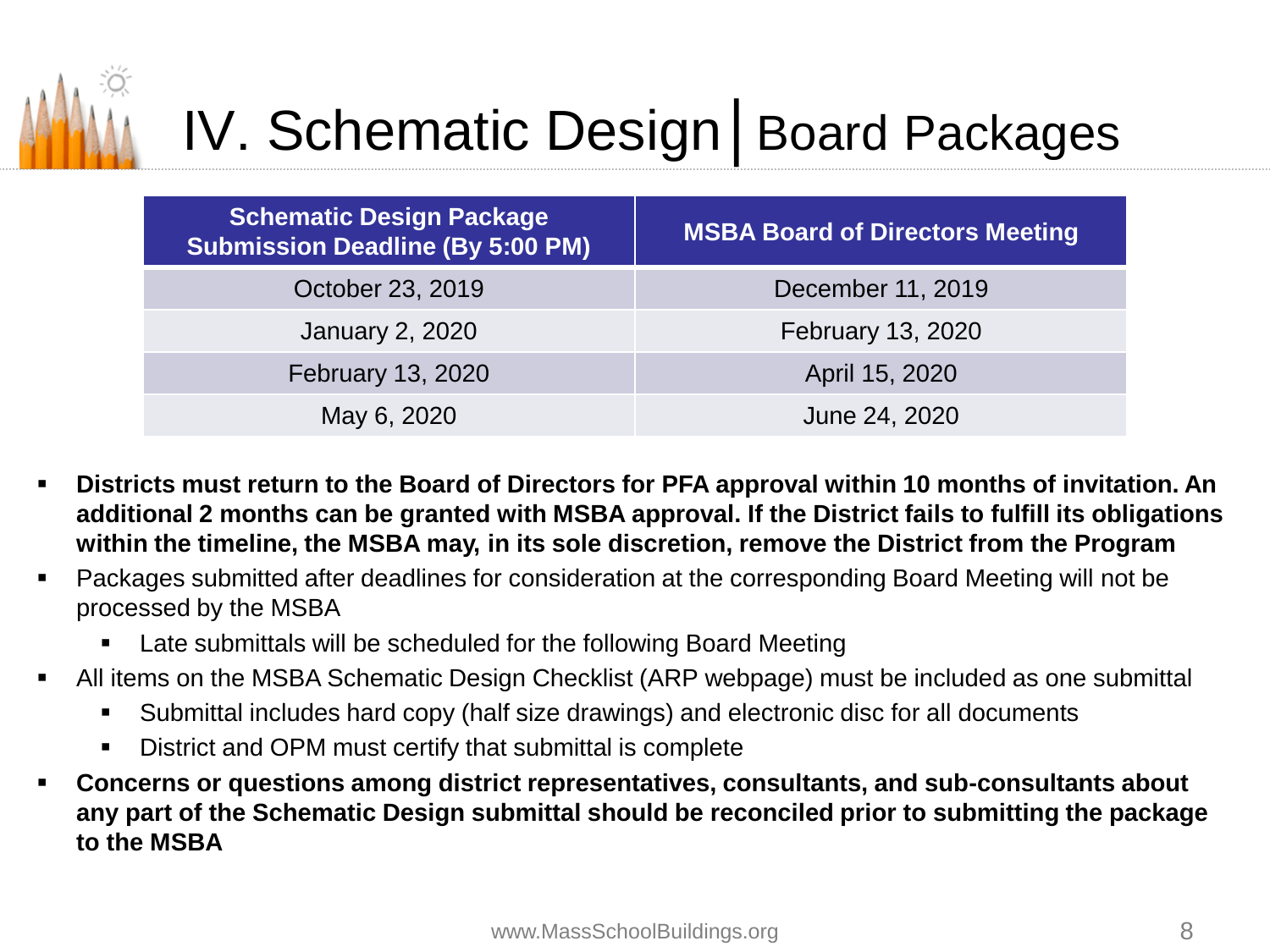#### **Comprehensive Schematic Design is Critical**

- Board approval is tied to the specific project scope, budget, and schedule presented in the Schematic Design
- **E** Estimated maximum total facilities grant is the product of the eligible project scope and the reimbursement rate
	- Estimated maximum total facilities grant is calculated assuming all potentially eligible budget (including potentially eligible contingency) becomes actual eligible costs, which is unlikely
- Any third-party funding forecasted to be received by the district will not be included in the estimated basis of the total facilities grant with the exception of Clean Energy Incentive Rebates (See Project Advisory 54)
- **EXTED FIGHT Designal Exercise in Section 1** Districts with more than one schools **FIGHT** Districts with more than one schools

#### **Developing the Project Schedule**

- Project schedule must establish completion and submission of 60% and 100% Construction Documents to the MSBA as well as specific dates for bidding, notice to proceed, and substantial completion in Gantt Chart format
- Districts with more than one school or a school combining the replacements of roofs and/or boilers must delineate the project schedule for each school and scope
- Districts must determine during Schematic Design when construction will occur
	- Cost estimates must reflect the year of construction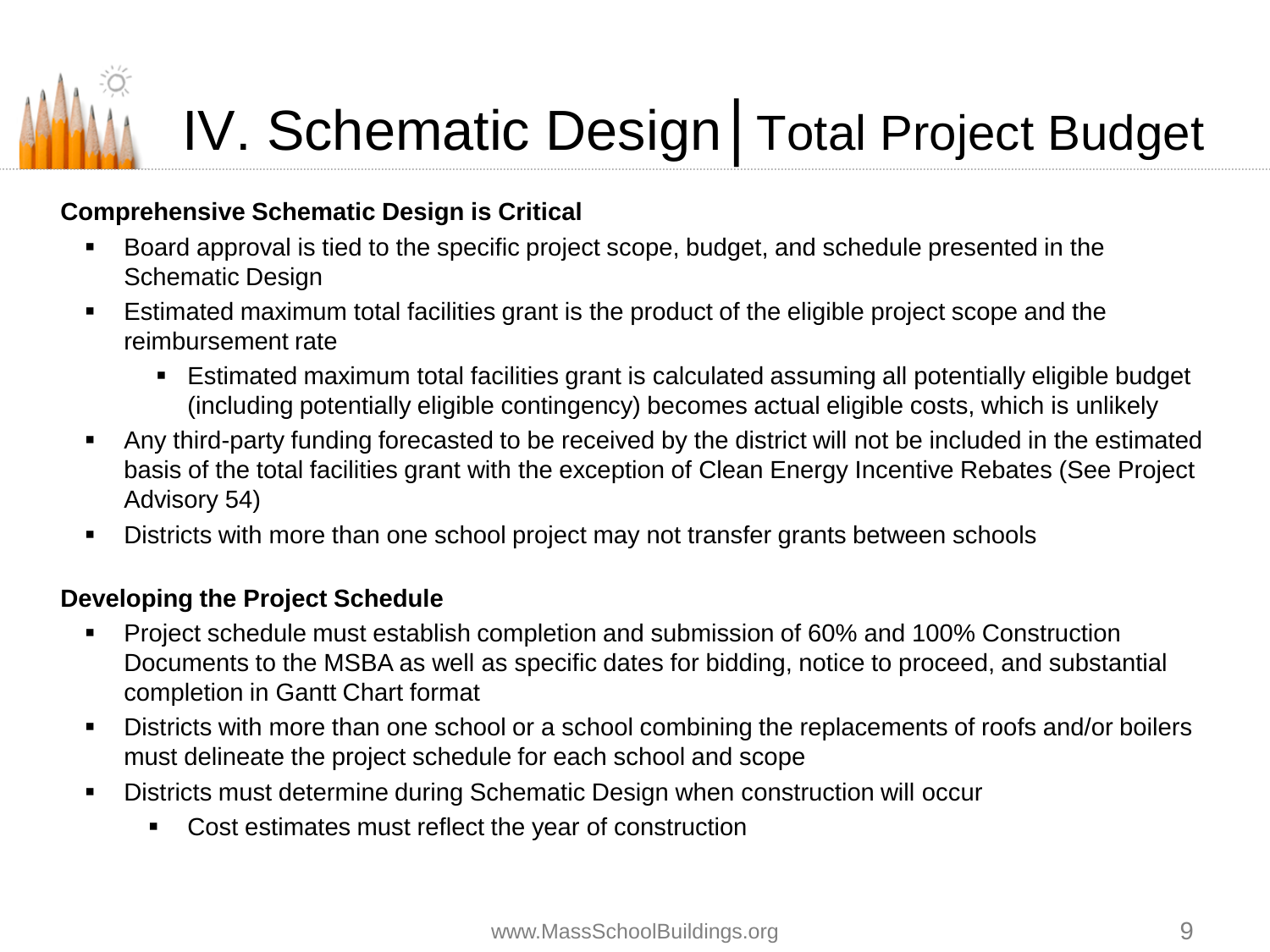#### **Reviewing ADA Accessibility Upgrades as required by 521 CMR**

- **•** Districts and their consultants are responsible for determining the applicability of 521 CMR
	- **Project will not be recommended for PFA approval unless the scope, budget, and schedule in the Schematic Design submission include all ADA upgrades as required by CMR 521**
		- **E** If the District wishes to pursue a variance from MAAB, a copy of the approved variance and the ADA upgrades required by the variance must be included in the Schematic Design
		- Work required by CMR 521 and any approved variance must be constructed in coordination with the roof and/or boiler project and therefore must be completed by 2021
			- Variance for timed relief beyond 2021 will not be accepted
- MSBA will reimburse the following ADA upgrades necessitated when the estimated cost of the project is less than 30% of the assessed value of the building but more than \$500,000:
	- **EXP** Accessible public entrance as well as accessible public toilet room, telephone, and drinking fountain (if public toilets, telephones, and drinking fountains are provided)
		- If the District and their consultants propose an elevator for a building which does not have an accessible public entrance, the MSBA will review the proposed elevator to determine the eligibility
- MSBA will not reimburse ADA upgrades when the estimated cost of the project exceeds 30% of the assessed value of the building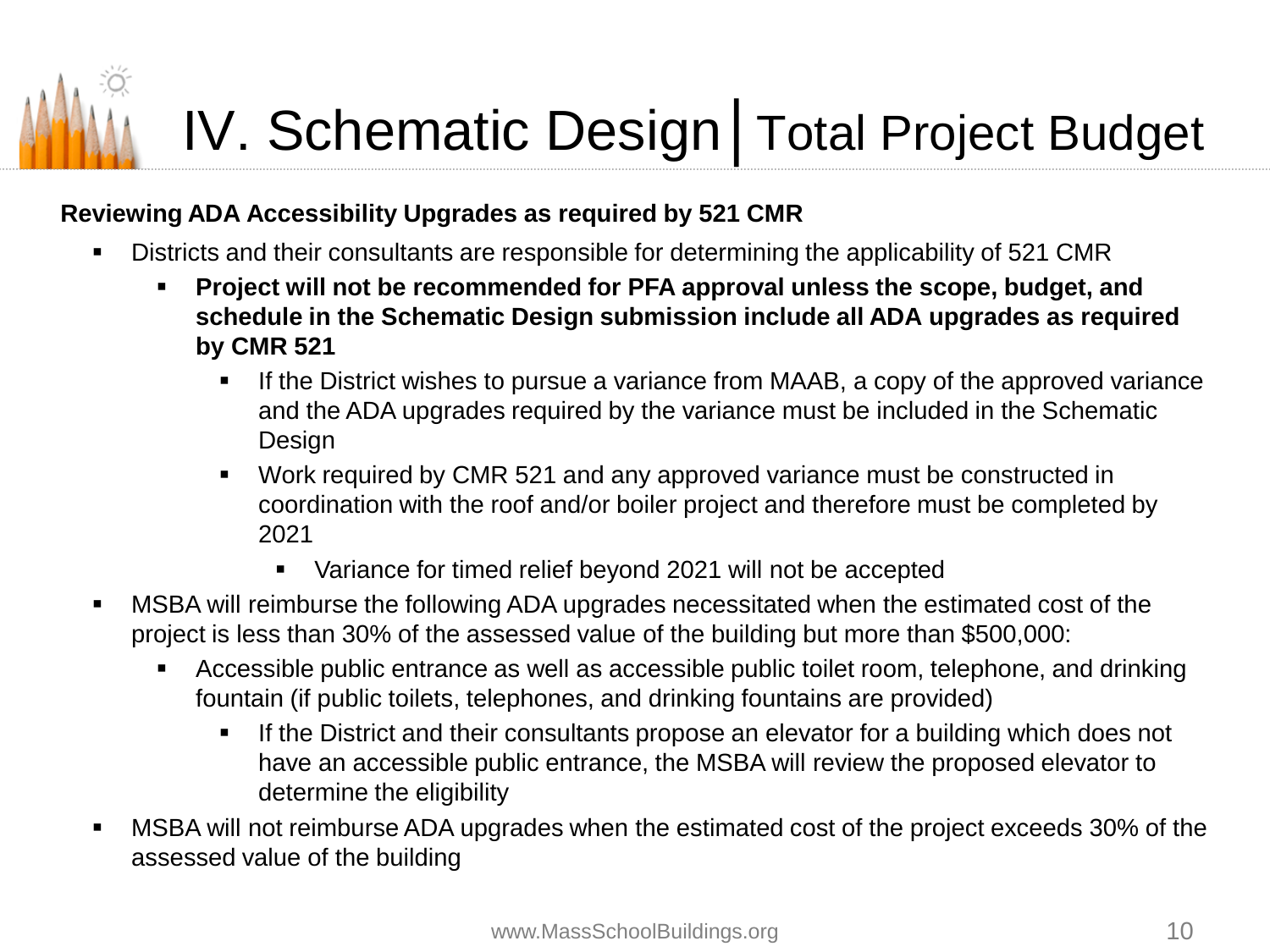#### **Formulating the Total Project Budget**

- Project soft costs, which include OPM and Designer fees, are determined by the district; however, eligibility is capped:
	- If estimated eligible construction cost is greater than \$1.25M, eligible soft costs are capped at 20% of the estimated eligible construction cost
	- If estimated eligible construction cost is less than \$1.25M, eligible soft costs are capped at \$250,000
- Contingency funds are determined by the district with their consultants; however, eligibility is capped:
	- Construction Contingency 5% of estimated eligible construction cost
	- Owner's Contingency 0.5% of estimated eligible construction cost (Project soft costs cap supersedes Owner's Contingency cap)

#### **Developing the Cost Estimate**

- Cost estimates must be submitted in CSI format and include:
	- All proposed bid alternates
	- Cost of commissioning testing
	- Specific to roof projects:
		- Separately identified costs to make roof solar ready
		- Separately identified costs to remove, remediate, and replace
		- Roof areas separately identified by type (PVC, EPDM, shingle, etc.)
	- Specific to boiler projects:
		- Separately identified costs to remove, remediate, and replace
		- Boilers identified in size by MBH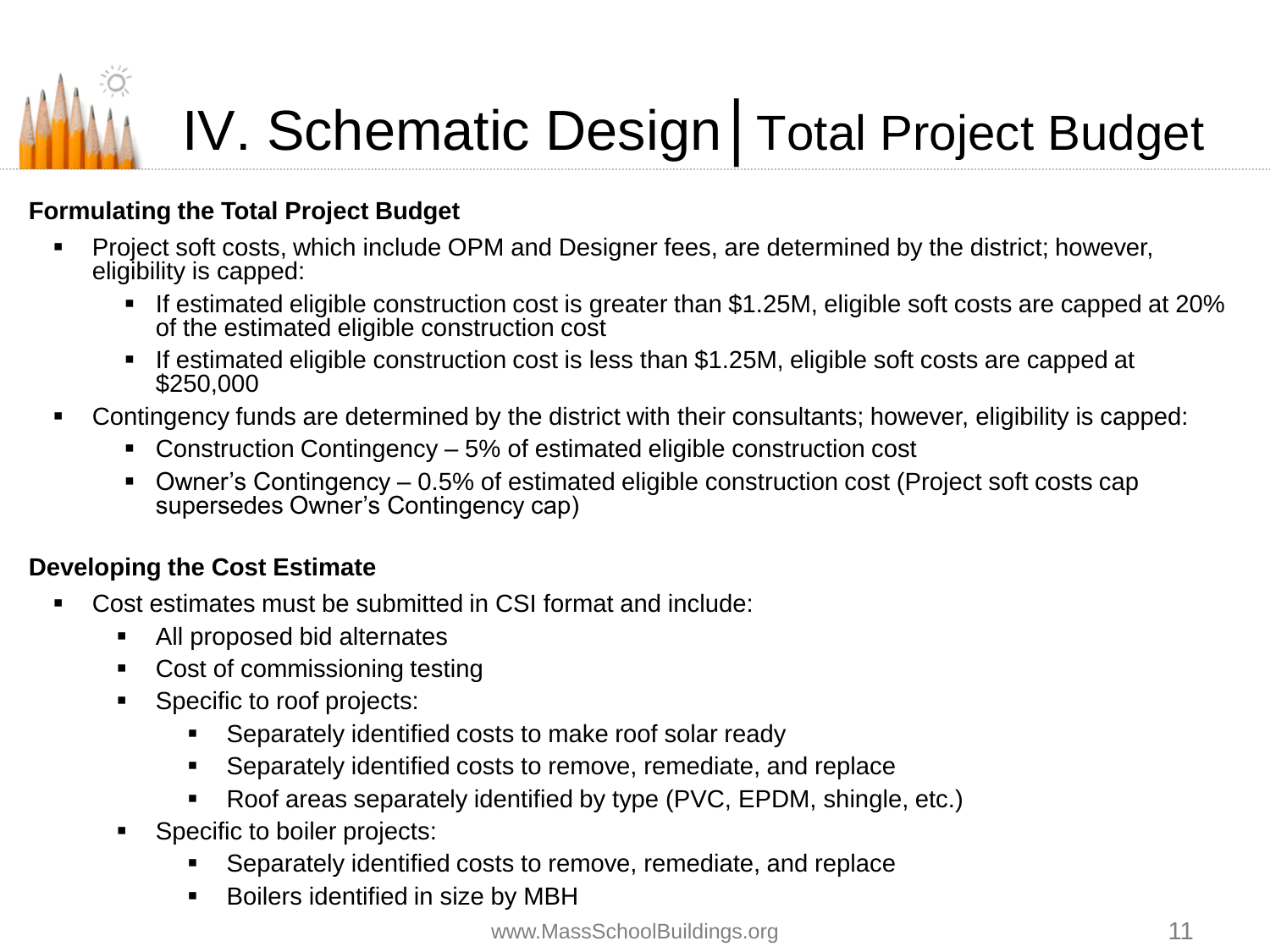#### **ARP Eligibility Determinations**

- When reviewing Schematic Design submittals for districts invited in 2019, MSBA will make the following eligibility determinations:
	- MSBA will **not** participate in the estimated construction cost (including cost mark-up in the estimate) for the following:
		- Replacement of building systems with less than the required 27 years of service (installed in or after 1993)
		- Replacement of underground storage tanks or gas lines up to the boiler room
		- Replacement of heating, ventilation, or air conditioning units
		- Masonry restoration including cleaning and sealing beyond the invited project scope
		- Site work associated with sub-grade roof drainage
		- Installation of canopies and vestibules beyond the existing building footprint
		- **Temporary repairs**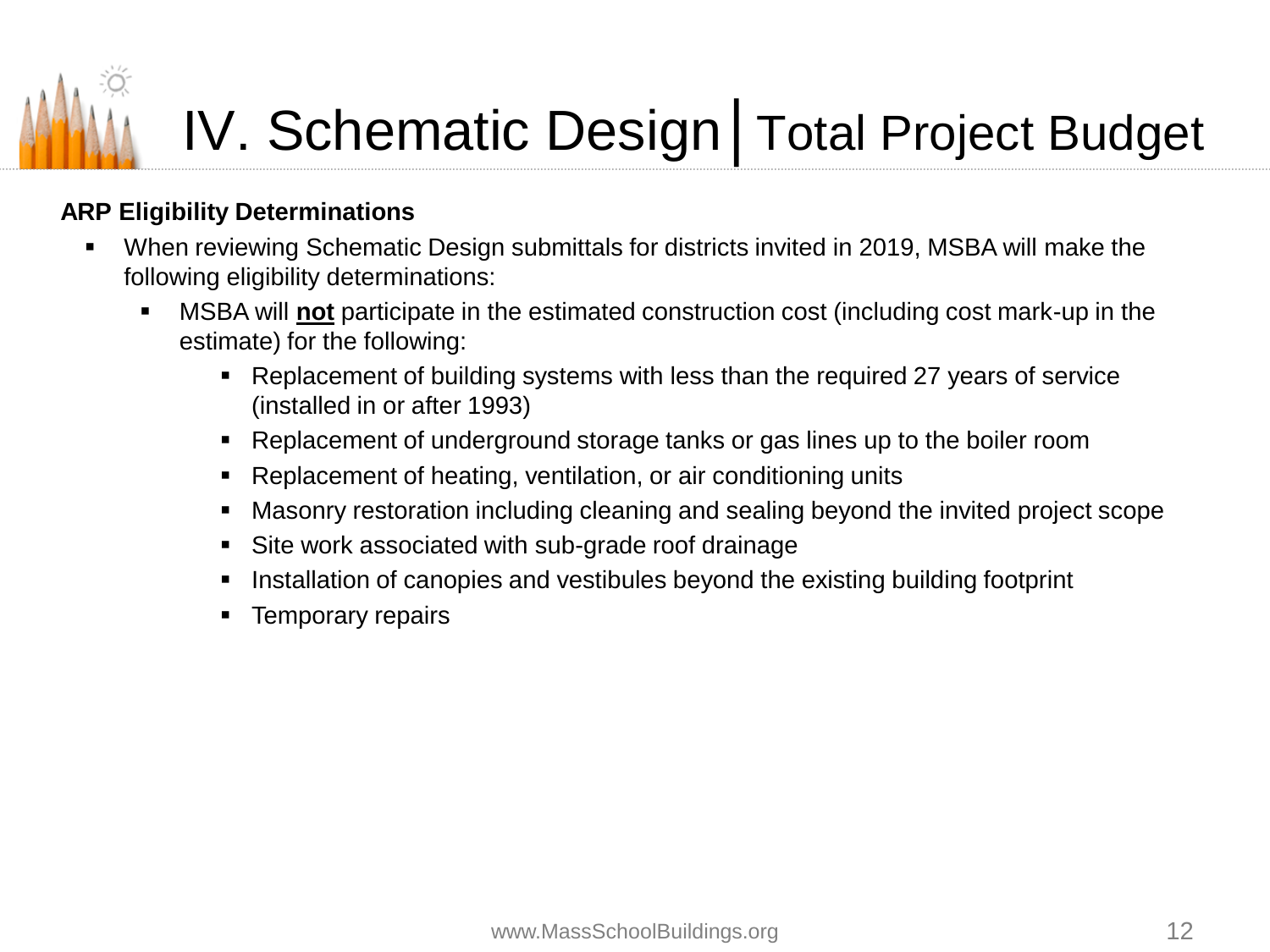#### **ARP Eligibility Determinations**

- When reviewing Schematic Design submittals for districts invited in 2019, MSBA will make the following eligibility determinations:
	- MSBA will **not** participate in the estimated construction cost (including cost mark-up in the estimate) **nor** a matching proportion of soft costs for the following:
		- Building systems in spaces deemed ineligible per MSBA Regulations (swimming pools, hockey rinks, field houses and other such systems)
		- Building systems beyond ARP scope (extended floor or ceiling replacements, fire protection systems, photovoltaic panels, and other such systems)
		- ADA upgrades necessitated when the estimated cost of the project exceeds 30% of the assessed value of the building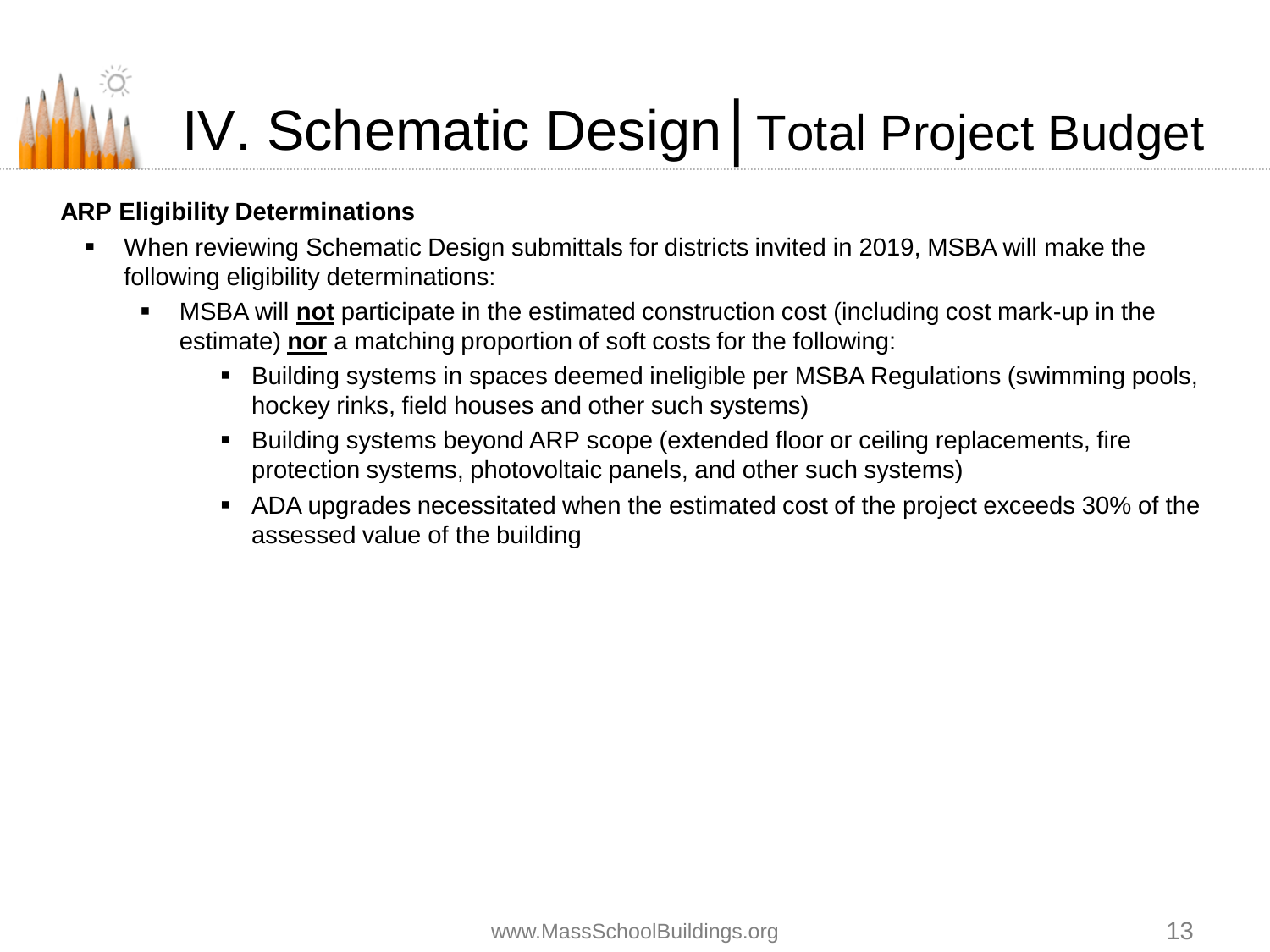## V. Commissioning│Coordination

#### **MSBA pays 100% of commissioning consultant costs**

- MSBA assigns a commissioning consultant to each project
	- Following MSBA's receipt of a district's Schematic Design package, the Schematic Design is provided to the assigned commissioning consultant to produce a work order.
	- Work order is executed following the project's approval for a PFA by the MSBA Board of **Directors**
- Commissioning consultant reviews the Schematic Design and 60% Construction Documents as well as develops commissioning specifications and a Commissioning Plan for the Final Construction Documents
- OPM works with commissioning consultant to coordinate site visits, testing, and training
	- **■** MSBA recommends District participate in site visits, especially kick-off meeting, and testing
	- **For boiler project, OPM also coordinates equipment training for District with contractor and** commissioning consultant
- Commissioning consultant issues final report following completion of testing
- OPM coordinates with the commissioning consultant to ensure execution of MSBA Commissioning Certificate of Completion during the Closeout phase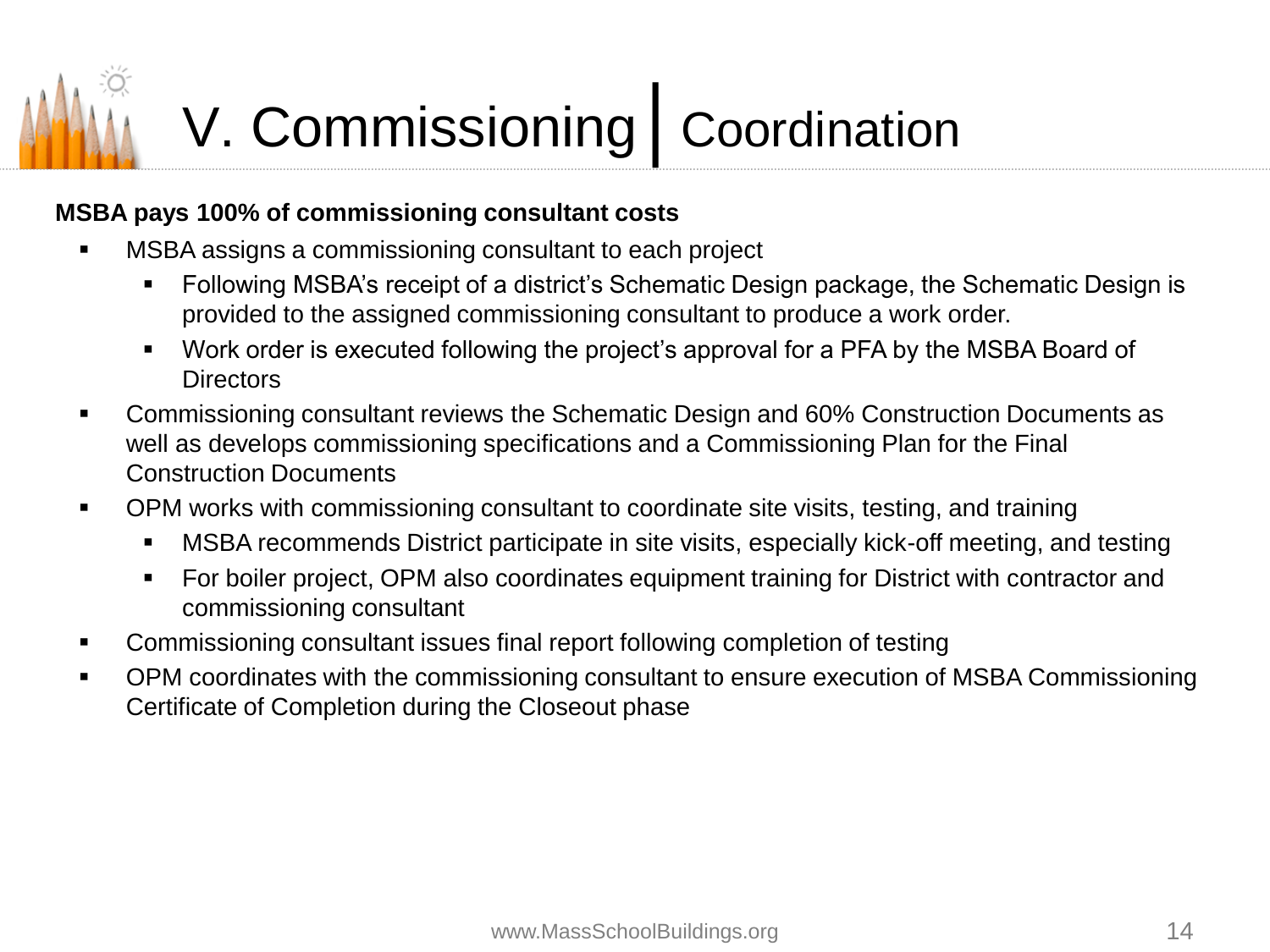## VI. Funding the Project | PFA Execution

#### **For local approval of Total Project Budget funding, each district must:**

- **Secure funding within 90 days of receiving the MSBA Board of Directors' approval of the project scope and budget**
- Appropriate the total project budget including Construction and Owner's Contingencies
- Use MSBA standard vote language found on ARP webpage
	- MSBA will review District's vote language provided within Schematic Design submission

#### **For execution of a Project Funding Agreement, each district must:**

- Obtain funding within 90 days of Board Approval
- Sign and return PFA to the MSBA's Legal Department within 30 days of obtaining funding or **receiving the PFA, whichever is later**
	- Return of PFA includes the following documents:
		- Exhibit A Total Project Budget executed with same signatures as Initial Compliance **Certification**
		- Certified funding vote
		- Certified copy of vote which authorizes the district to enter into and be bound by the PFA and authorizing the signatory to execute the PFA on behalf of the district
		- Legal Counsel Certification which requires the district's legal counsel to identify which local official or governmental body has the full legal authority to execute the PFA on behalf of the district and to bind the district to its terms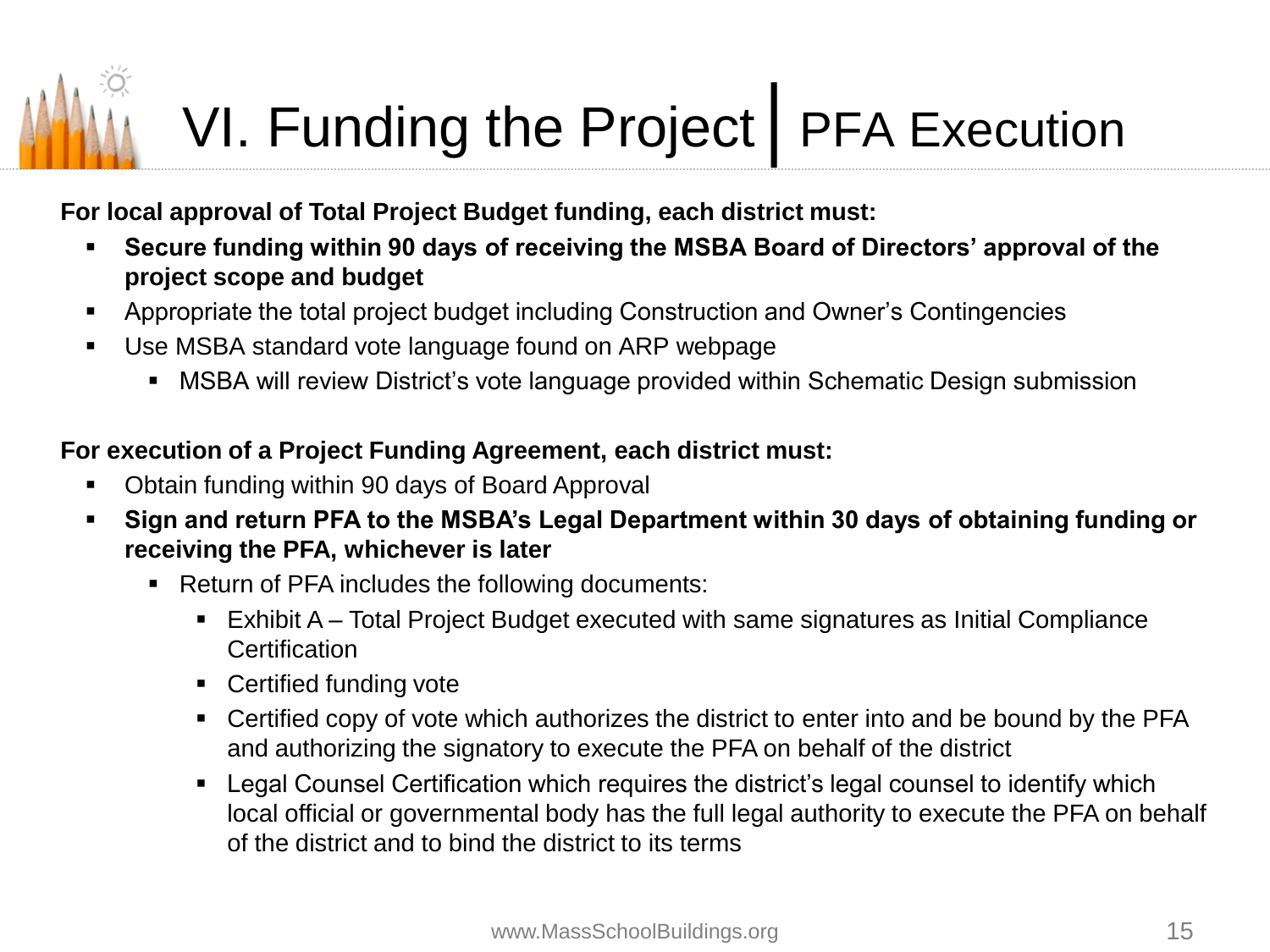# VI. Funding the Project | ProPay

#### **Through its "pay-as-you-build" Progress Payment System, the MSBA reimburses districts for eligible project costs during construction**

- OPMs assist districts with the completion of the ProPay Access Form found on the MSBA website (massschoolbuildings.org/guidelines/guides)
- **■** MSBA's Audit Department provides ProPay training for districts following the execution of a Project Funding Agreement (http://www.massschoolbuildings.org/programs/pro-pay)
	- **ProPay training offered at MSBA office and remotely (** $2<sup>nd</sup>$  **Friday each month)**
	- MSBA strongly encourages district and OPM staff to attend a training
	- District can enter Total Project Budget(s) into ProPay at MSBA training
	- District has discretion to give OPM access to operate ProPay on behalf of the District
- **All Total Project Budget entries must mirror the Exhibit A Total Project Budget, including** Construction and Owner's Contingencies, as approved by the MSBA's Board of Directors and executed by the MSBA and district
- **Once the Total Project Budget is entered into ProPay, districts can submit requests for reimbursement monthly**
	- MSBA's Audit Department will review requests for reimbursement of \$50,000 or more per school. Requests including less than \$50,000 will be returned to the district for future resubmission with additional invoices.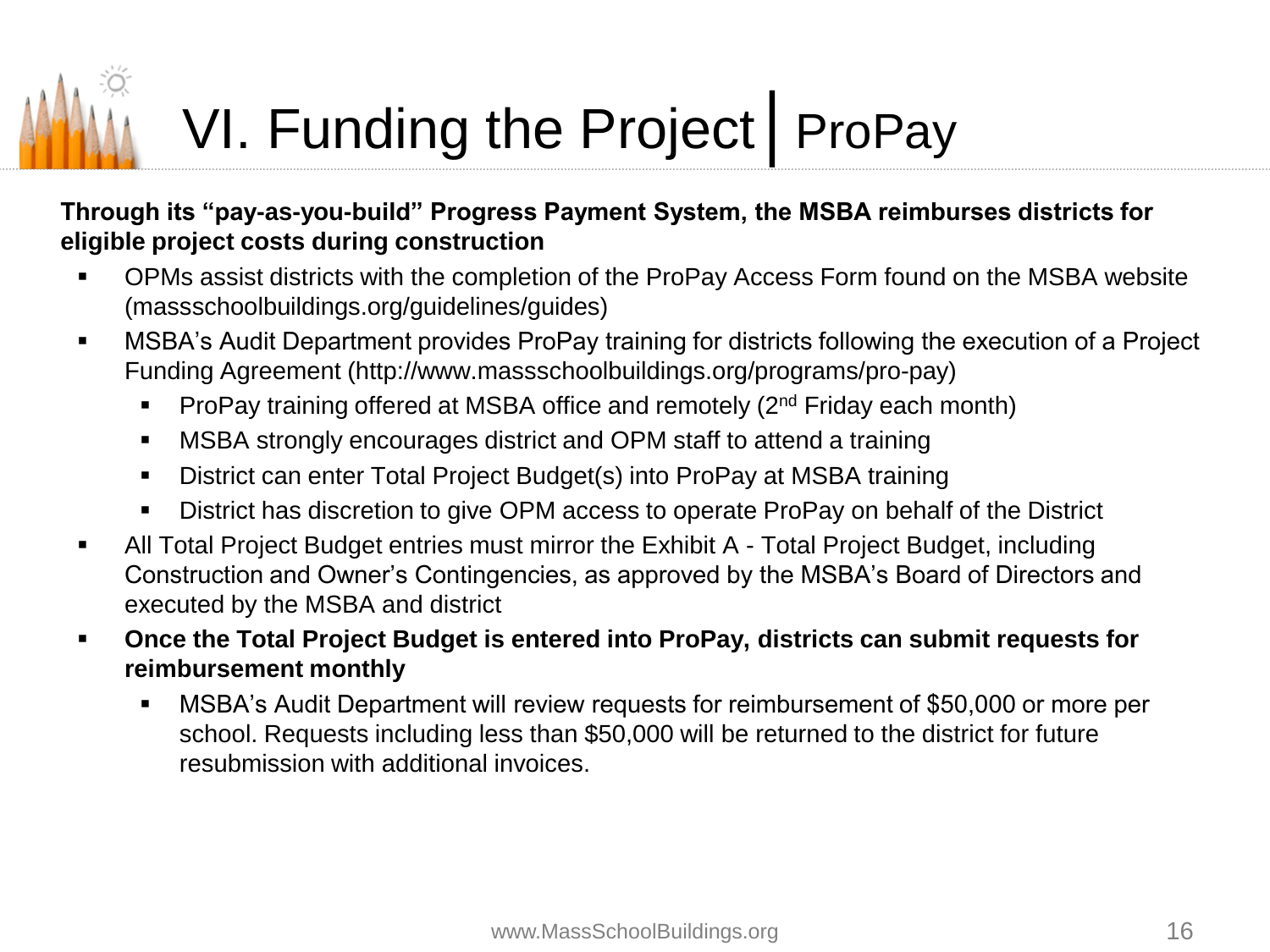## VII. Detailed Design | CD Submissions

#### **60% Construction Documents Submittal (electronic submission to Dropbox only)**

- 60% Construction Documents Submission Checklist (ARP webpage) must be submitted
	- Basis of Design Narrative
		- Reconciled with scope and construction cost estimate in Schematic Design
	- Project Manual and Drawings
	- Cost Estimate
		- Identifies all proposed bid alternates
	- Updated Project Schedule (Gantt Chart)

#### **Final Construction Documents Submittal (hard copy and CD submission to MSBA PM)**

- Final Construction Document Submission Checklist (ARP webpage) must be submitted within 60 calendar days of receipt of bids
	- Project Narrative: comparison of final construction documents to PFA explaining significant deviations in cost and/or scope
	- Project Manual and Drawings (half size drawings) including all Addenda
	- Executed Contractor's Contract(s)
	- Contractor's approved Schedule of Values modeled after MSBA's standardized sample
	- Template Project Funding Agreement Bid Amendment Worksheet
	- **Updated Project Schedule (Gantt Chart)**
	- **•** If bid savings maintained in Total Project Budget, then letter signed by legal counsel confirming acceptability of transfer of bid savings to Contingencies as ineligible budget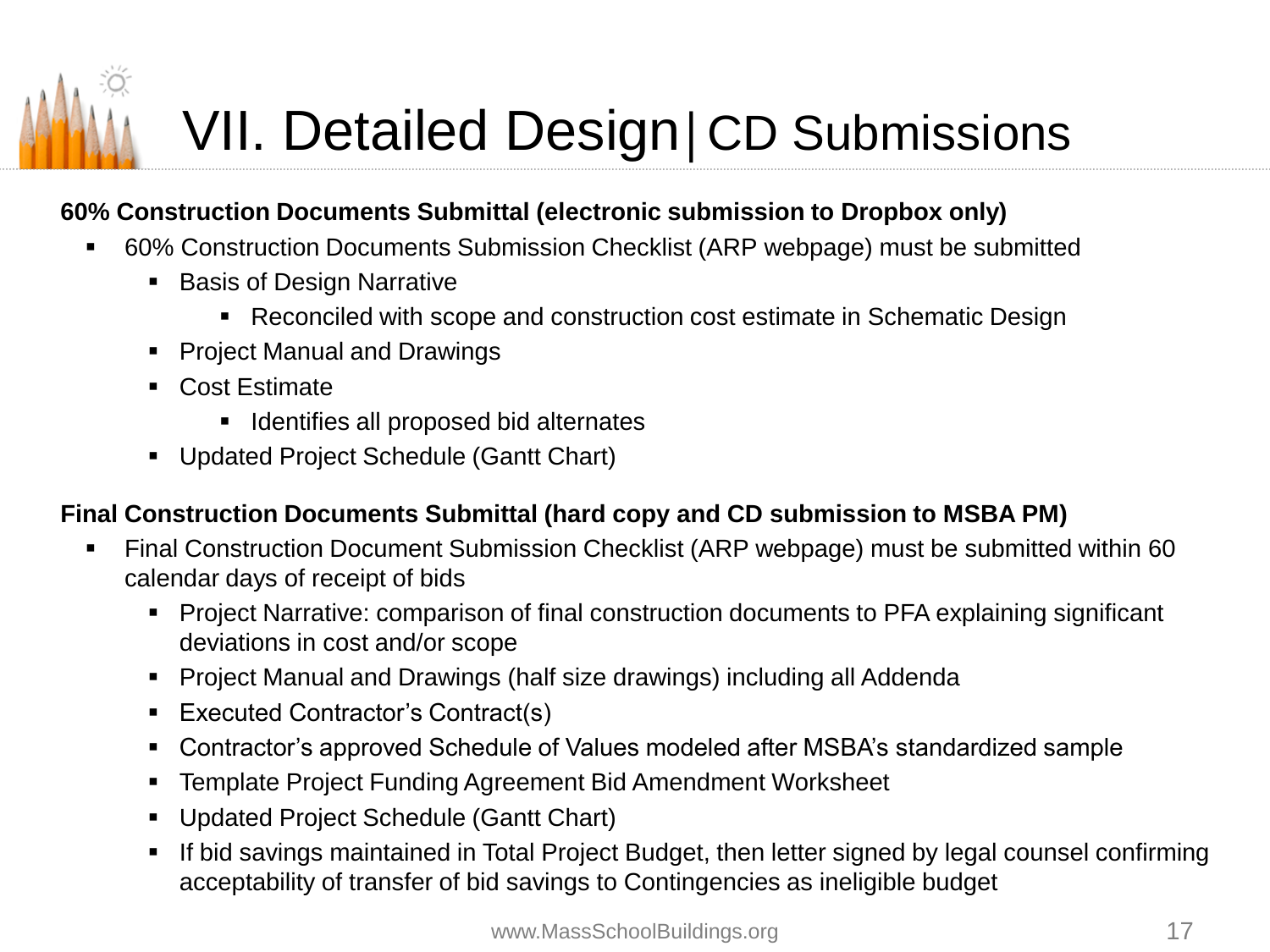# VIII. Construction | PFA Bid Amendment

#### **Schedule for PFA Bid Amendment**

- Bid results shared with MSBA upon receipt
- **Finalized Schedule of Values submitted within 60 calendar days of receipt of bids**
	- SOV data should be subtotaled in accordance with the CSI divisions of work corresponding to the divisions shown in the MSBA's ProPay system and be modeled after the SOV template shown on the (ARP webpage)
		- Schools bid together must be separated in SOV
	- ARP Bid Amendment Worksheet (ARP webpage) should be submitted and match the SOV for the MSBA to review
		- **■** If the construction contract includes costs found ineligible within the PFA, the MSBA requests that the amount(s) be identified when submitting the SOV and ARP Bid Amendment Worksheet
	- Any Budget Revision Request ("BRR") needed to transfer soft costs should be submitted with the SOV to the MSBA
- Upon receipt of these documents, the MSBA will prepare a revised PFA Exhibit A, Total Project Budget, for review by the District and the OPM
	- **MSBA requests that the District return any comments or questions within 14 calendar days of receipt of the revised PFA Exhibit A**
	- Upon resolution of any comments and/or questions, the MSBA will send the PFA-Bid Amendment to the District for execution
- **District is required to review, execute and return its executed PFA-Bid amendment to the MSBA within 21 calendar days of receipt of the PFA Bid Amendment.**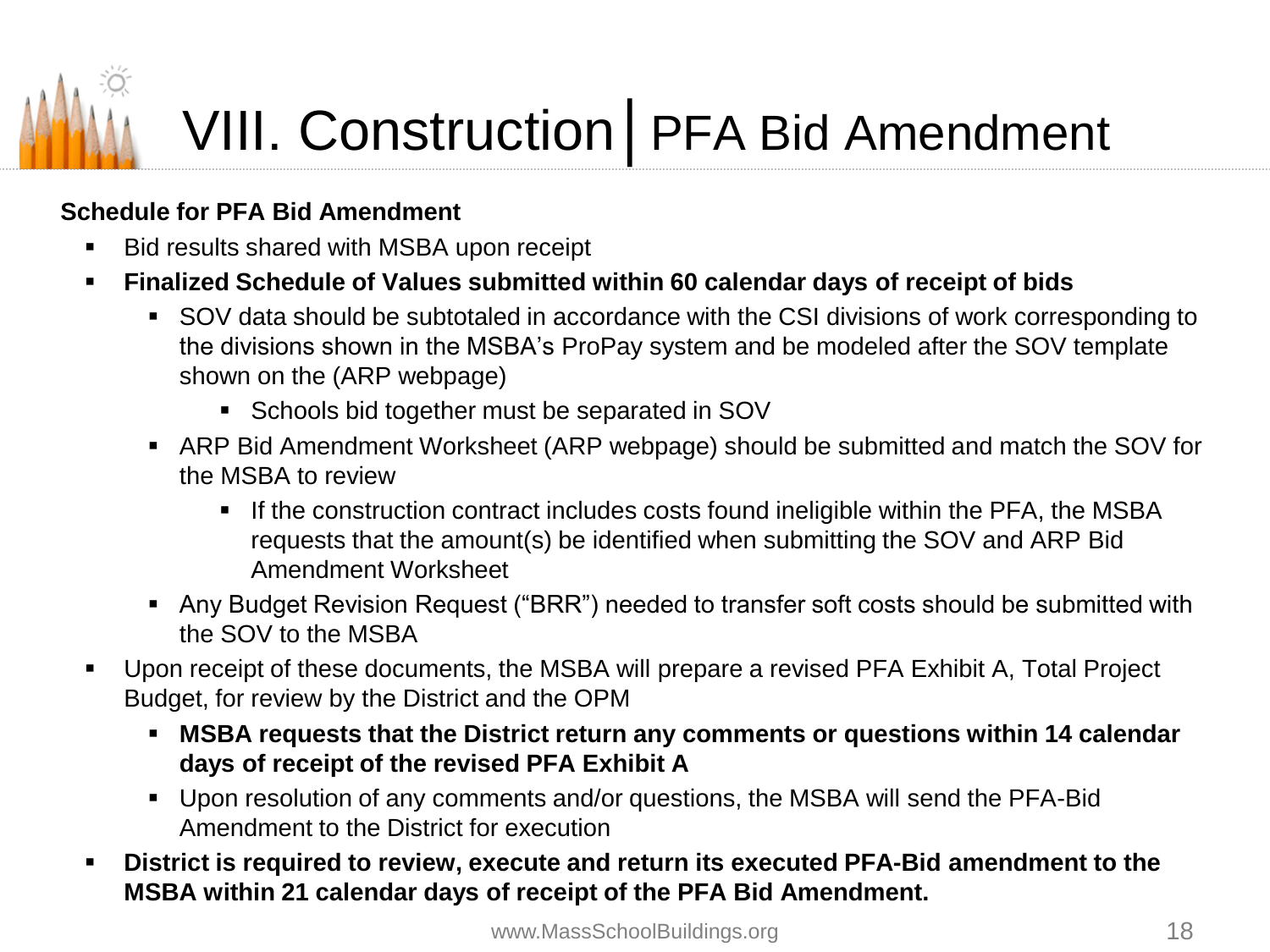## VIII. Construction | PFA Bid Amendment

#### **Grant Adjustment per PFA Section 2.3**

- If bidding results in PFA Construction Budget savings:
	- Maximum facilities grant decreases to reflect savings in reimbursable costs
		- Bid savings may be transferred to Contingencies as ineligible budget following review by district's legal counsel
		- District must provide letter signed by its legal counsel with Final Construction Documents Submittal to confirm acceptability of transfer
- If bidding results in overage to PFA Construction Budget:
	- Bid cost greater than the eligible PFA Construction Budget is ineligible
	- **■** If additional construction cost requires transfer from eligible portion of Construction Contingency, that portion of the Construction Contingency becomes ineligible and the estimated basis of the maximum facilities grant is reduced proportionately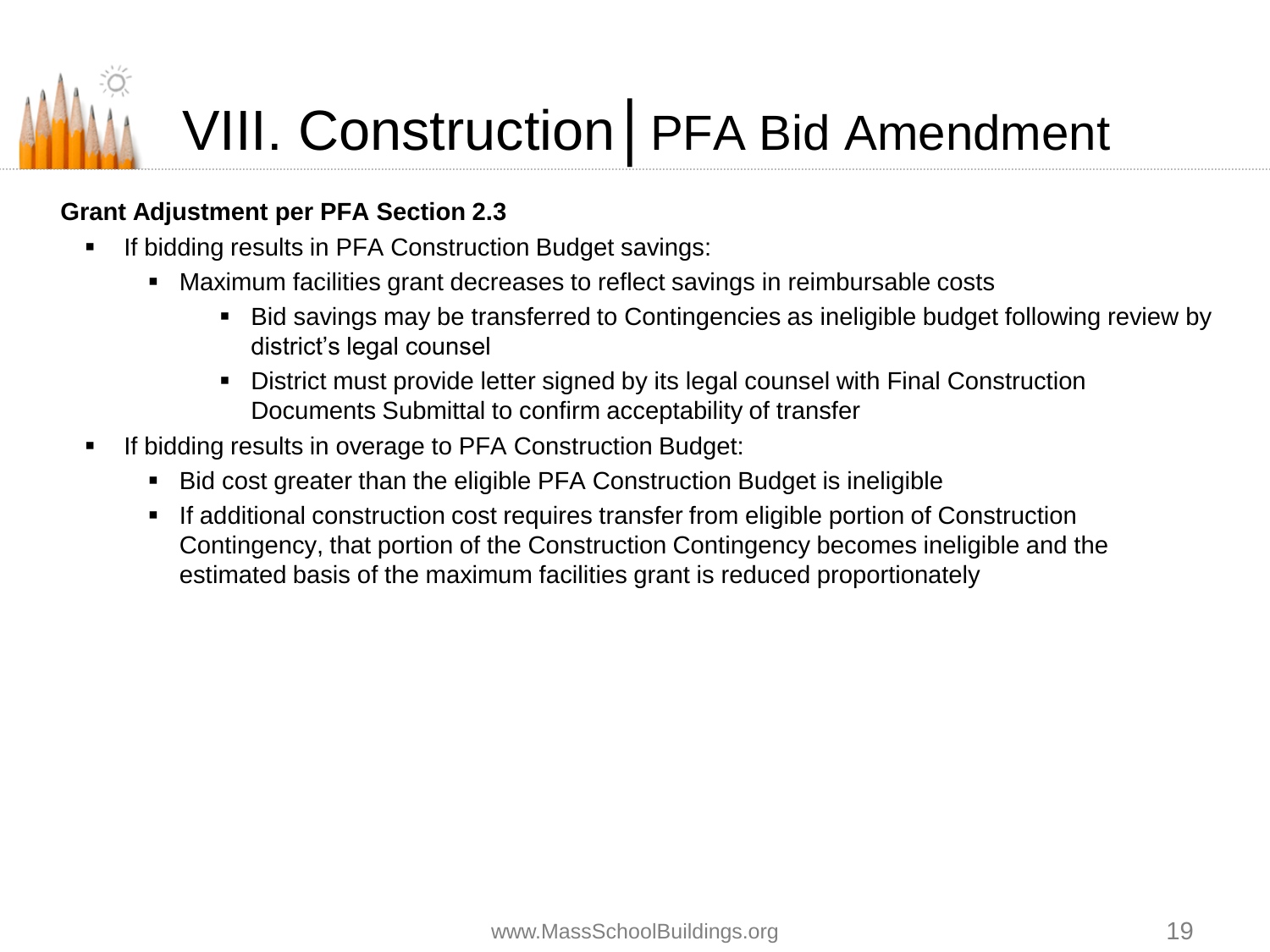## VIII. Construction | Budget Revision Requests

#### **Construction Contingency (hard costs)**

- **PFA Construction Budget overage Ineligible**
- Change Orders *Potentially Eligible within Cap*
	- One CO review completed by MSBA per district
	- COs reviewed for eligibility not validity
		- See *Manual for the Eligibility of Change Orders* found in Module 7 Construction on the MSBA website for more information
	- **COs must be submitted when executed and no later than 90 days after substantial completion**
		- COs submitted with MSBA's Template Change Order Log (ARP webpage)
		- OPM completes Change Order Log for MSBA review
			- "Comments" column in Log provides a district and its consultants the opportunity to describe COs and their basis for eligibility
		- **If MSBA does not receive COs & Log within 90 days, MSBA will issue a letter to the district. All Change Orders not submitted to the MSBA within 120 days after substantial completion will be deemed ineligible for reimbursement.**

#### **Owner's Contingency (soft costs)**

- Owner's Contingency is potentially eligible within Soft Cost & Owner's Contingency Caps
- **•** Transfers for additional consultant costs may be eligible
	- Additional fees resulting from schedule extensions will not be eligible
- **Transfers for additional legal fees are ineligible**
- **•** Transfers for additional utility company operating costs are ineligible
- **EXECT** Transfers for additional swing space/modular costs are ineligible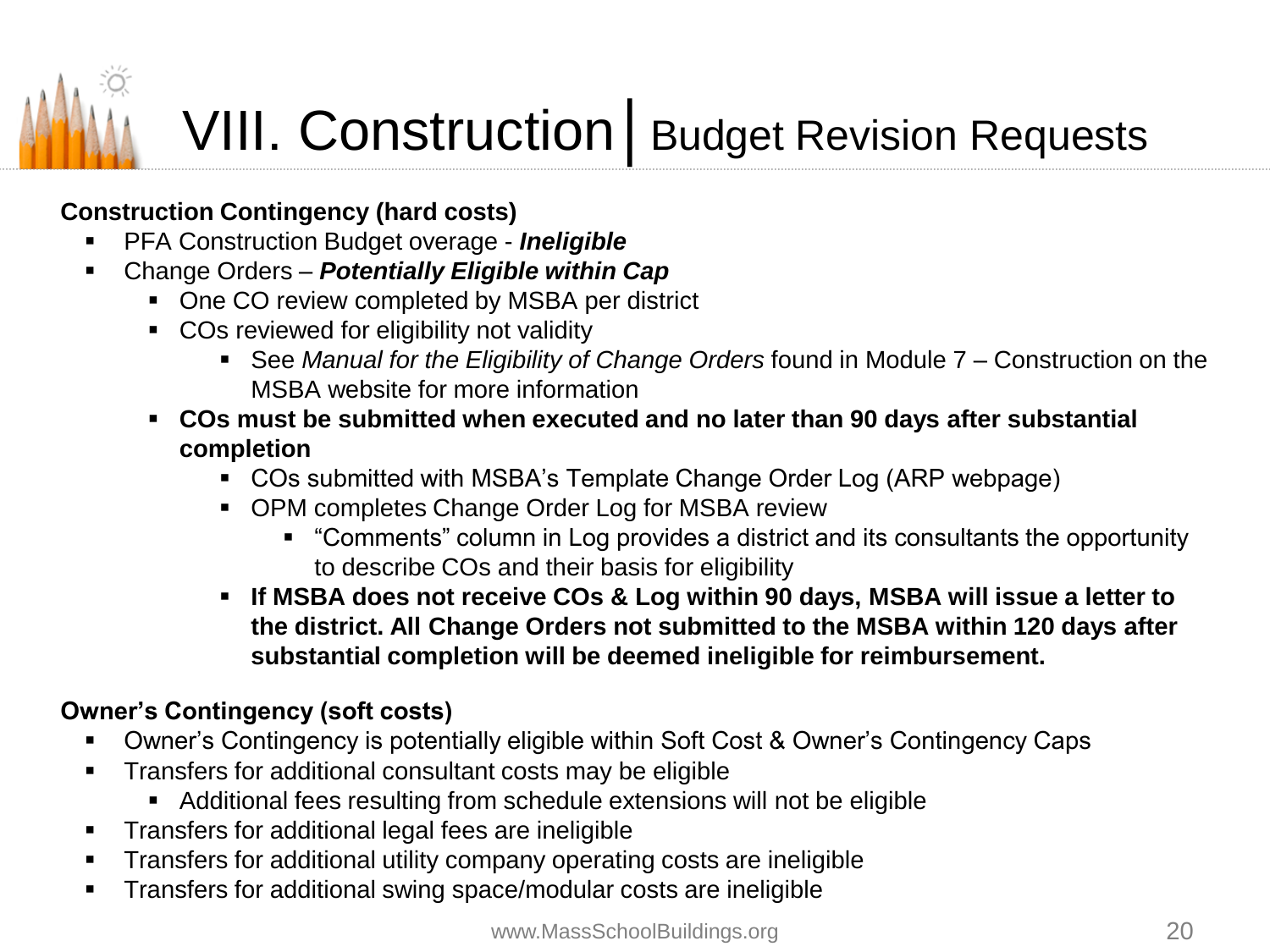### VIII. Construction | Monitoring the Work

#### **Coordination and monitoring**

- **Per OPM contract, Project Representative is present during contractor operations** 
	- 8.6.2 The Owner's Project Manager shall provide an on-site Project Representative, who shall be dedicated exclusively to the Project, either as an employee of the Owner's Project Manager or as a subconsultant to the Owner's Project Manager.
		- 8.6.2.1 The Project Representative shall be subject to the approval of the Owner and the Owner reserves the right to require the Owner's Project Manager to replace the Project Representative at any time during the course of the Project.
		- 8.6.2.2 The Project Representative shall have at least five years of experience in on-site supervision of projects similar in size and complexity to the Project.
		- 8.6.2.3 The Project Representative shall be present at all times when the Contractor is conducting operations at the site starting from issuance by the Owner of a Notice to Proceed to the Contractor and continuing until substantial use or substantial completion as determined by the Owner and thereafter on an as needed basis until issuance to the Contractor of a Certificate of Final Completion by the Owner.
- Designer certifies percentage of work for contractor payment requisitions
- MSBA's Commissioning Consultant performs the following:
	- Reviews contractor submittals
	- Provides site observation reports
	- Monitors commissioning testing
- OPM assists district in completing 50% DCAMM evaluations of Designer and GC